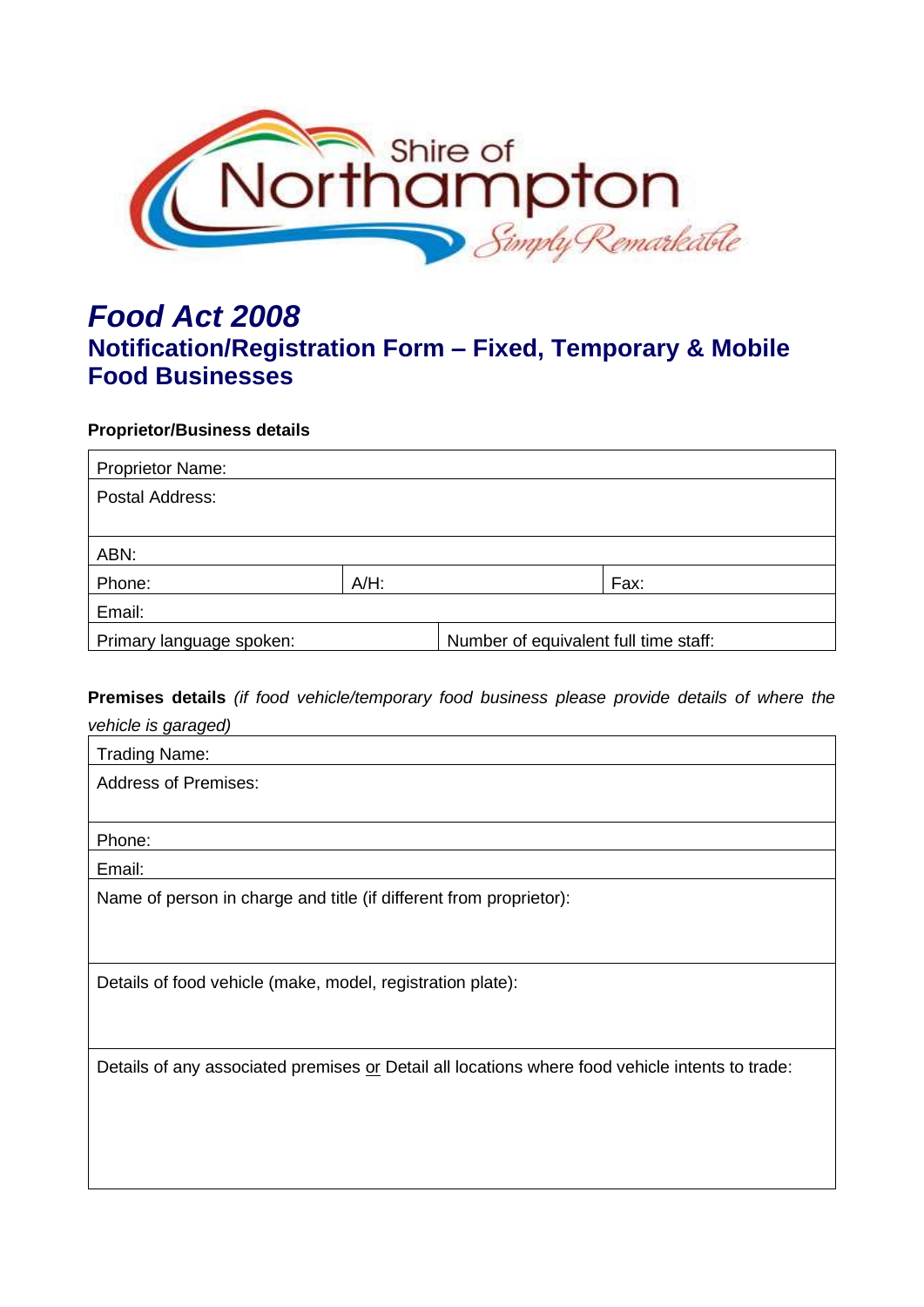## **Description of use of premises**

*Please tick all boxes that apply (there may be more than one)*

- ❑ Manufacturer/processor
- Retailer ❑ ❑
- Food Service ❑ ❑
- Distributor/importer ❑ ❑
- Packer ❑ ❑
- Storage ❑ ❑
- Transport ❑ ❑
- Restaurant/café
- Snack bar/takeaway ❑ ❑ Market stall
- **Caterer**
- ❑ Meals-on-wheels ❑ Other
- ❑ Hotel/motel/guesthouse
- Pub/tavern
- Canteen/kitchen
- Hospital/nursing home
- Childcare centre
- Home delivery
- Temporary food premises
- ❑ ❑ Mobile food operator
	-
- ❑ ❑ Charitable or community organisation
	-

#### **Please provide more details about your type of business**

(For example: butcher, bakery, seafood processor, soft drink manufacturer, milk vendor, service station. If business is a catering business, please provide maximum patrons estimate)

**Do you provide, produce or manufacture any of the following foods?** 

*Please tick all boxes that apply*

- $\Box$  Prepared, ready to eat<sup>1</sup> table meals
- Frozen meals ❑ ❑
- Raw meat, poultry or seafood (i.e. oysters) ❑ ❑
- Processed meat, poultry or seafood ❑ ❑
- Fermented meat products ❑ ❑
- Meat pies, sausage rolls or hot dogs ❑ ❑
- Sandwiches or rolls ❑ ❑
- Soft drinks/juices ❑
- Raw fruit and vegetables ❑
- Processed fruit and vegetables  $\Box$
- ❑ Confectionary
- Infant or baby foods
- Bread, pastries or cakes
- Egg or egg products
- Dairy products
- Prepared salads
- Other:

<sup>1</sup> 'Ready to eat' means food that is ordinarily consumed in the same state as in which it is sold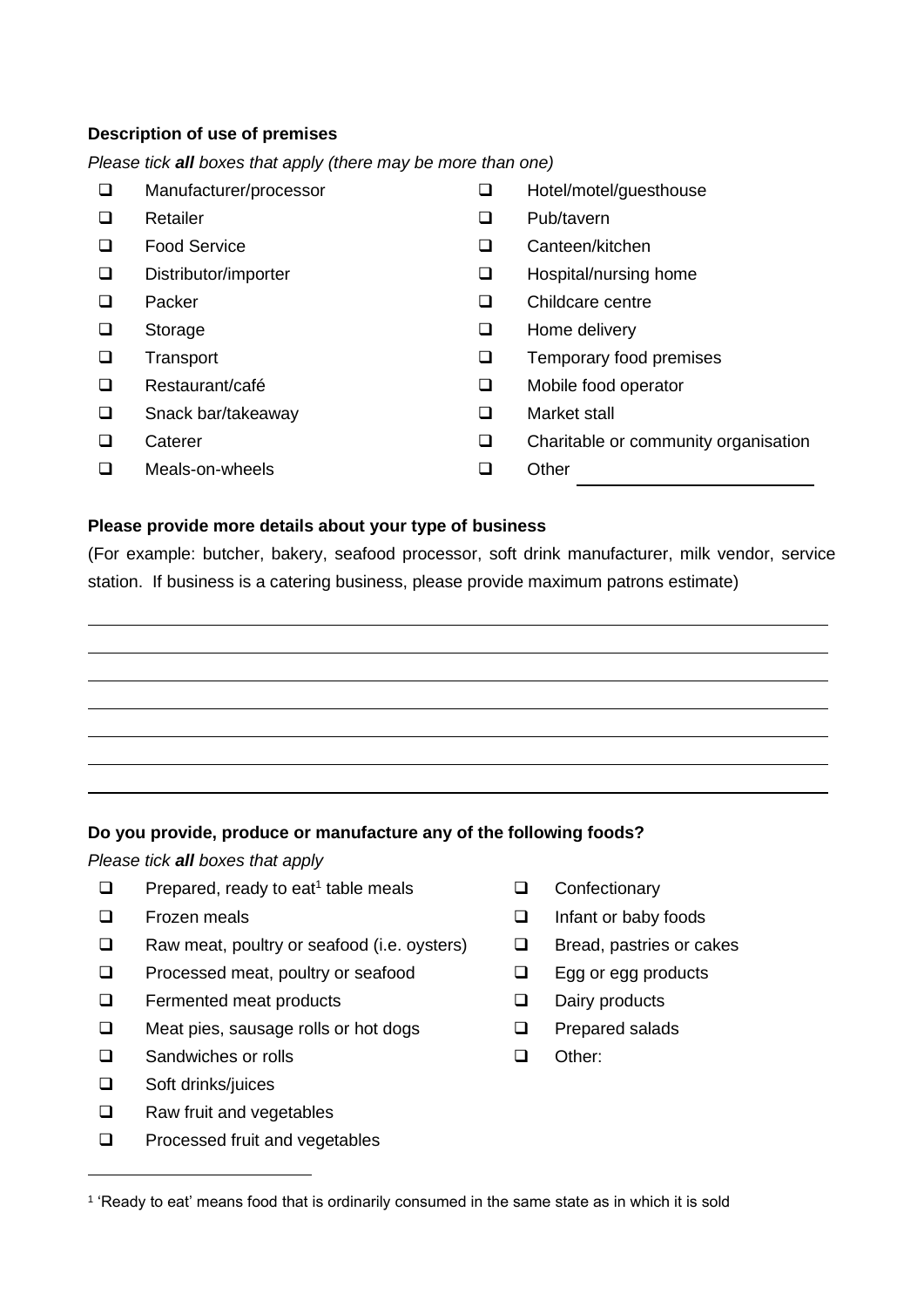| <b>Nature of food business</b>                                                      | <b>Yes</b> | <b>No</b> |  |
|-------------------------------------------------------------------------------------|------------|-----------|--|
| Are you a small business <sup>2</sup> ?                                             |            |           |  |
| Is the food that you provide, produce or manufacture ready-to-                      |            |           |  |
| eat when sold to the customer?                                                      |            |           |  |
| Do you process the food that you produce or provide before sale                     |            |           |  |
| or distribution?                                                                    |            |           |  |
| Do you directly supply or manufacturer food for organisations                       |            |           |  |
| that cater to vulnerable persons <sup>3</sup> ?                                     |            |           |  |
| To be answered by manufacturing/processing businesses only:                         |            |           |  |
| Do you manufacture or produce products that are not shelf                           |            |           |  |
| stable?                                                                             |            |           |  |
| Do you manufacture or produce fermented meat products such                          |            |           |  |
| as salami?                                                                          |            |           |  |
| To be answered by food service and retail businesses only (including charitable and |            |           |  |
| community organisations, market stalls and temporary food premises):                |            |           |  |
| Do you sell ready-to-eat food at a different location from where it                 |            |           |  |
| is prepared?                                                                        |            |           |  |

## **Hours of operation for fixed food premises:**

| Monday    | Friday   |  |
|-----------|----------|--|
| Tuesday   | Saturday |  |
| Wednesday | Sunday   |  |
| Thursday  |          |  |

## **Hours of operation for temporary or mobile food premises: – location 1\_\_\_\_\_\_\_\_\_\_\_\_\_\_\_\_\_\_**

| Monday    | Friday   |
|-----------|----------|
| Tuesday   | Saturday |
| Wednesday | Sunday   |
| Thursday  |          |

## **Hours of operation for temporary or mobile food premises: – location 2\_\_\_\_\_\_\_\_\_\_\_\_\_\_\_\_\_\_**

| Monday    | Friday   |  |
|-----------|----------|--|
| Tuesday   | Saturday |  |
| Wednesday | Sunday   |  |
| Thursday  |          |  |

<sup>2</sup> Is a business that employs less than 50 people in the 'manufacturing sector' or less than 10 people in the 'food services' sector

<sup>3</sup> Standard 3.3.1 *Australia New Zealand Food Standards Code*